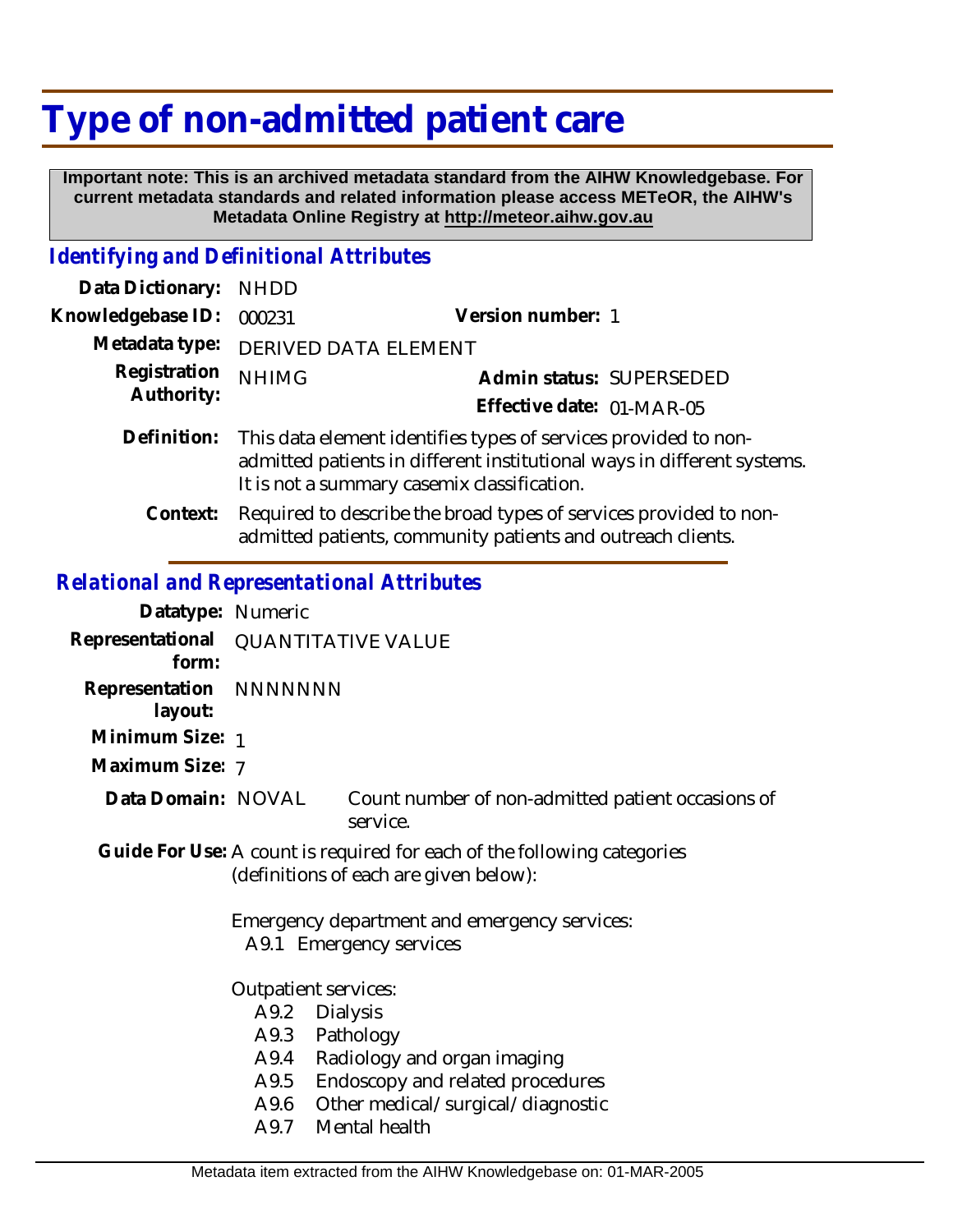- A9.8 Drug and alcohol
- A9.9 Dental
- A9.10 Pharmacy
- A9.11 Allied health services

Other non-admitted services:

- A9.12 Community health services
- A9.13 District nursing services
- A9.14 Other outreach services

#### Definitions:

#### A9.1 Emergency services:

Services to patients who are not admitted and who receive treatment that was either unplanned or carried out in designated emergency departments within a hospital. Unplanned patients are patients who have not been booked into the hospital before receiving treatment. In general it would be expected that most patients would receive surgical or medical treatment. However, where patients receive other types of treatment that are provided in emergency departments these are to be included. The exceptions are for dialysis and endoscopy and related procedures which have been recommended for separate counting.

#### A9.2 Dialysis:

This represents all non-admitted patients receiving dialysis within the establishment. Where patients receive treatment in a ward or clinic classified elsewhere (for example, an emergency department), those patients are to be counted as dialysis patients and to be excluded from the other category. All forms of dialysis which are undertaken as a treatment necessary for renal failure are to be included.

#### A9.3 Pathology:

This includes all occasions of service to non-admitted patients from designated pathology laboratories. Occasions of service to all patients from other establishments should be counted separately.

#### A9.4 Radiology and organ imaging:

This includes all occasions of service to non-admitted patients undertaken in radiology (X-ray) departments as well as in specialised organ imaging clinics carrying out ultrasound, computerised tomography (CT) and magnetic resonance imaging.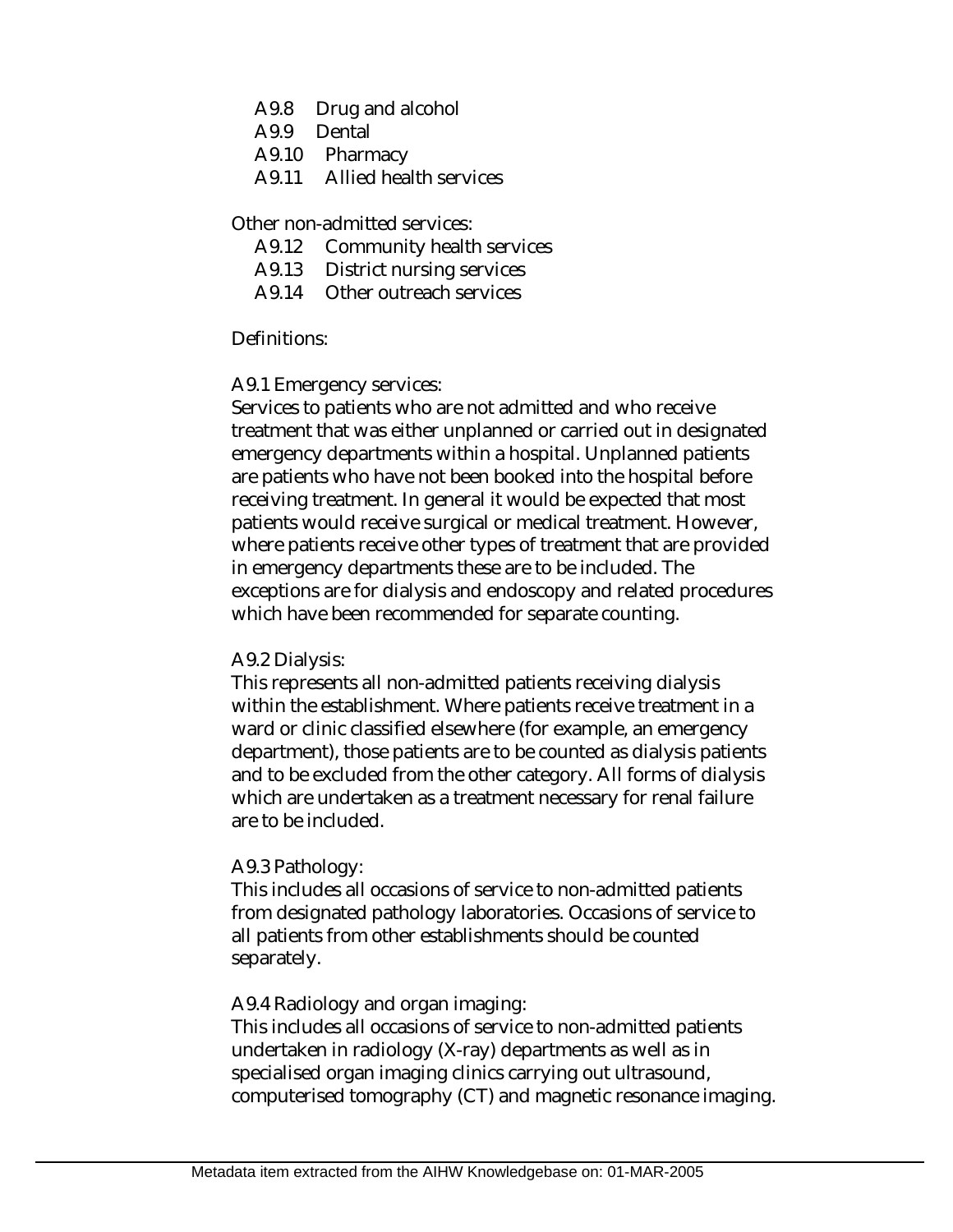A9.5 Endoscopy and related procedures: This should include all occasions of service to non-admitted patients for endoscopy including: -cystoscopy -gastroscopy -oesophagoscopy -duodenoscopy -colonoscopy -bronchoscopy -laryngoscopy.

Where one of these procedures is carried out in a ward or clinic classified elsewhere, for example in the emergency department, the occasion is to be included under endoscopy and related procedures, and to be excluded from the other category. Care must be taken to ensure procedures or admitted patients are excluded from this category.

A9.6 Other medical / surgical / diagnostic:

Any occasion of service to a non-admitted patient given at a designated unit primarily responsible for the provision of medical/surgical or diagnostic services which has not been covered in the above. These include ECG, obstetrics, nuclear medicine, general medicine, general surgery, fertility and so on.

#### A9.7 Mental health:

All occasions of service to non-admitted patients attending designated psychiatric or mental health units within hospitals.

A9.8 Alcohol and drug:

All occasions of service to non-admitted patients attending designated drug and alcohol units within hospitals.

A9.9 Dental:

All occasions of service to non-admitted patients attending designated dental units within hospitals.

#### A9.10 Pharmacy:

This item includes all occasions of service to non-admitted patients from pharmacy departments. Those drugs dispensed/administered in other departments such as the emergency department, or outpatient departments, are to be counted by the respective departments.

A9.11 Allied health services: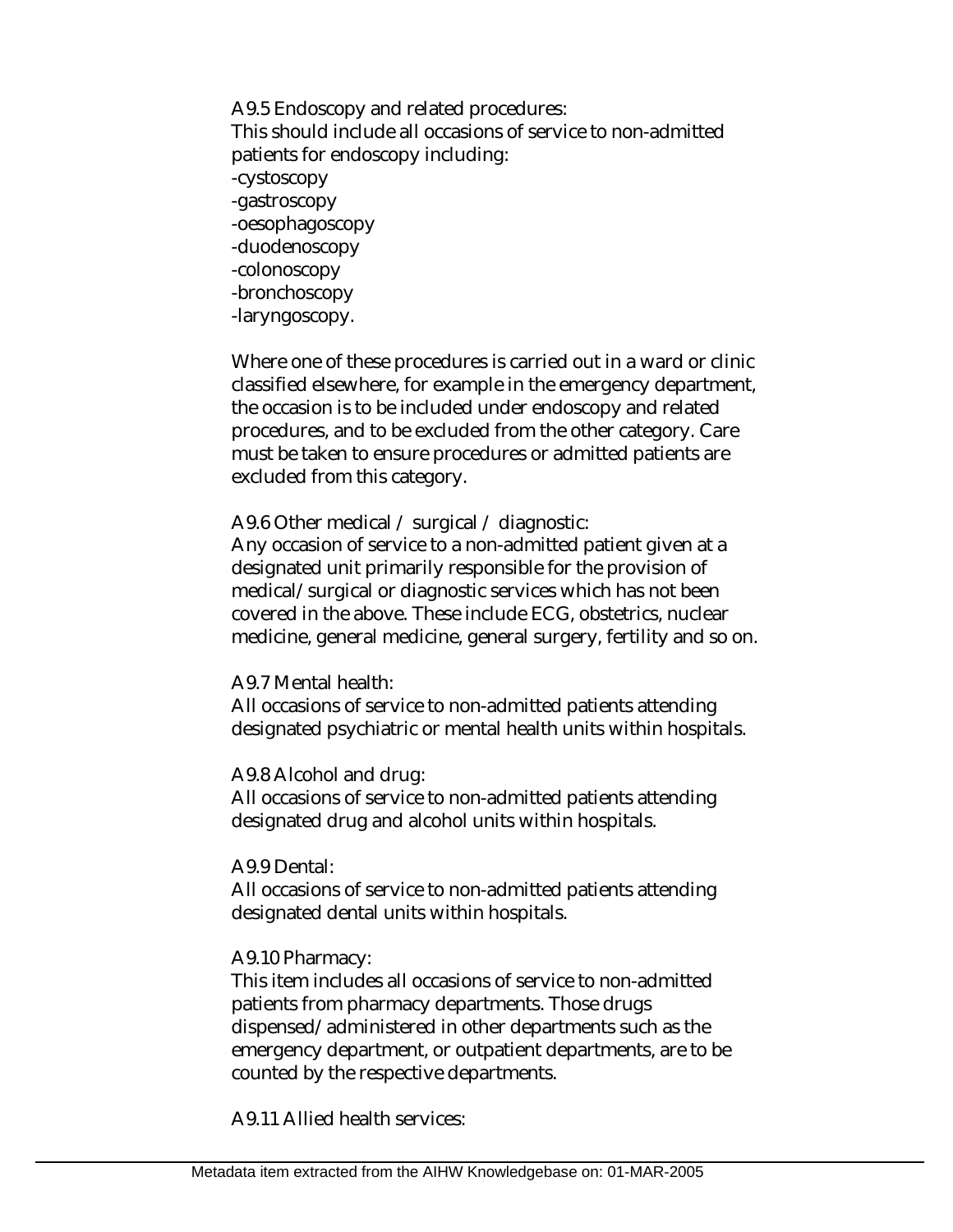This includes all occasions of service to non-admitted patients where services are provided at units/clinics providing treatment/counselling to patients. These include units primarily concerned with physiotherapy, speech therapy, family planning, dietary advice, optometry, occupational therapy and so on.

#### A9.12 Community health services:

Occasions of service to non-admitted patients provided by designated community health units within the establishment. Community health units include: -baby clinics -immunisation units -aged care assessment teams -other.

A9.13 District nursing service:

Occasions of service to non-admitted patients which: -are for medical/surgical/psychiatric care -are provided by a nurse, paramedic or medical officer -involve travel by the service provider\* -are not provided by staff from a unit classified in the community health category above.

A9.14 Other outreach services: Occasions of service to non-admitted patients which: -involve travel by the service provider\* -are not classified in allied health or community health services

above.

\*Travel does not include movement within an establishment, movement between sites in a multi-campus establishment or between establishments. Such cases should be classified under the appropriate non-admitted patient category.

It is intended that these activities should represent nonmedical/surgical/psychiatric services. Activities such as home cleaning, meals on wheels, home maintenance and so on should be included.

A patient who first contacts the hospital and receives nonadmitted care, for example through emergency departments, and is subsequently admitted, should have both components of care enumerated separately. Where possible, non-admitted occasions of service that are provided to patients who are subsequently admitted should be identified as a subset of the total occasions of